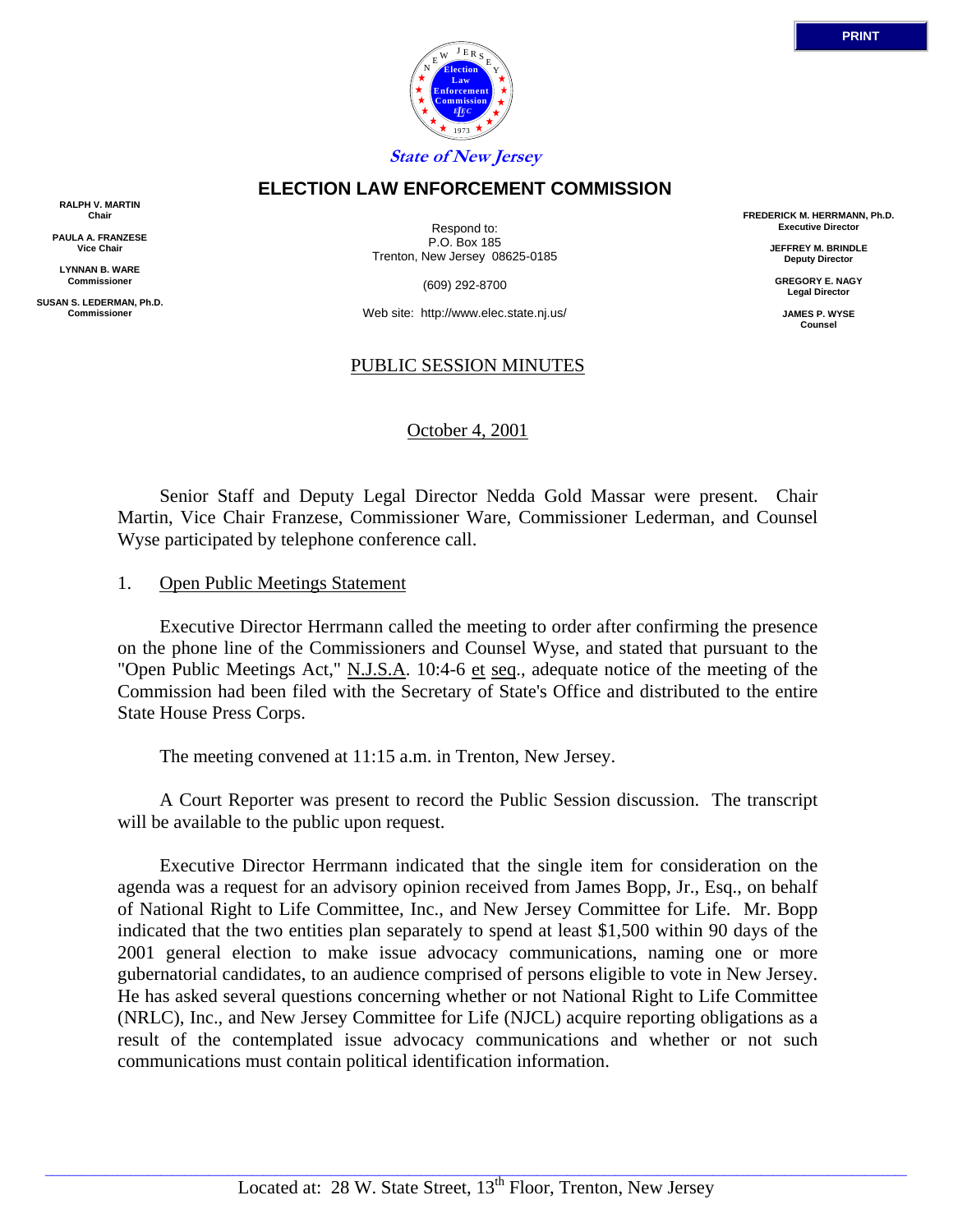## Public Session Minutes October 4, 2001 Page 2

### 2. Advisory Opinion Request 10-2001.

Chair Martin indicated that the Commission had received a memorandum from staff concerning the request.

Legal Director Nagy stated that staff views the request as a hypothetical opinion request because the request states as a fact that the communications will be issue advocacy communications. Because the organizations stated in the submitted facts that the communications will not contain express advocacy text, Subsection 10.10(a) of the regulations does not apply. Similarly, because they stated as part of the fact record that the communications will not be coordinated with any candidate, Subsection 10.10(b) is not applicable. Because no specific text of a communication has been provided, this opinion is a very narrow one addressing only questions of law.

Mr. Nagy noted a possible discrepancy between the stated facts, which represented that NJCL does not file reports with the Commission, and Commission records, which indicate that an entity, New Jersey Committee for Life PAC, at the same address as provided in the request, files reports with the Commission as a continuing political committee.

Chair Martin stated that the Commission could therefore move solely on the request concerning NRLC.

Legal Director Nagy stated that the advisory opinion response can address the issue that the Commission's definitions of political committee and independent expenditure do not apply to issue advocacy speech because such speech does not specifically support or defeat a candidate. The controlling authority upon which the Commission must rely is the United States Supreme Court decision in Buckley, and the text of its political communication regulation.

 Paul Josephson, Esq., General Counsel for the McGreevey 2001 for Governor, asked whether or not the opinion would define what is or is not issue advocacy speech under Subsection 10.10(b).

 Legal Director Nagy responded that the 90-day period in Subsection 10.10(b) of the regulations only applies where there is coordination. NRLC has stated as part of the facts submitted that there will be no coordination. Therefore, if there is no coordination, Subsection 10.10(b) has no applicability.

 Chair Martin stated that the response will be narrowly drawn to explain the Commission's regulations and that the Commission has not been asked to advise as to a particular text. He also clarified that the response cannot address the filing obligations of NJCL.

 On a motion by Vice Chair Franzese, seconded by Commissioner Ware and passed by a vote of 4-0, the Commission voted to approve the staff recommendation and to decline to issue a response as to the New Jersey Committee for Life, and directed staff to issue the response.